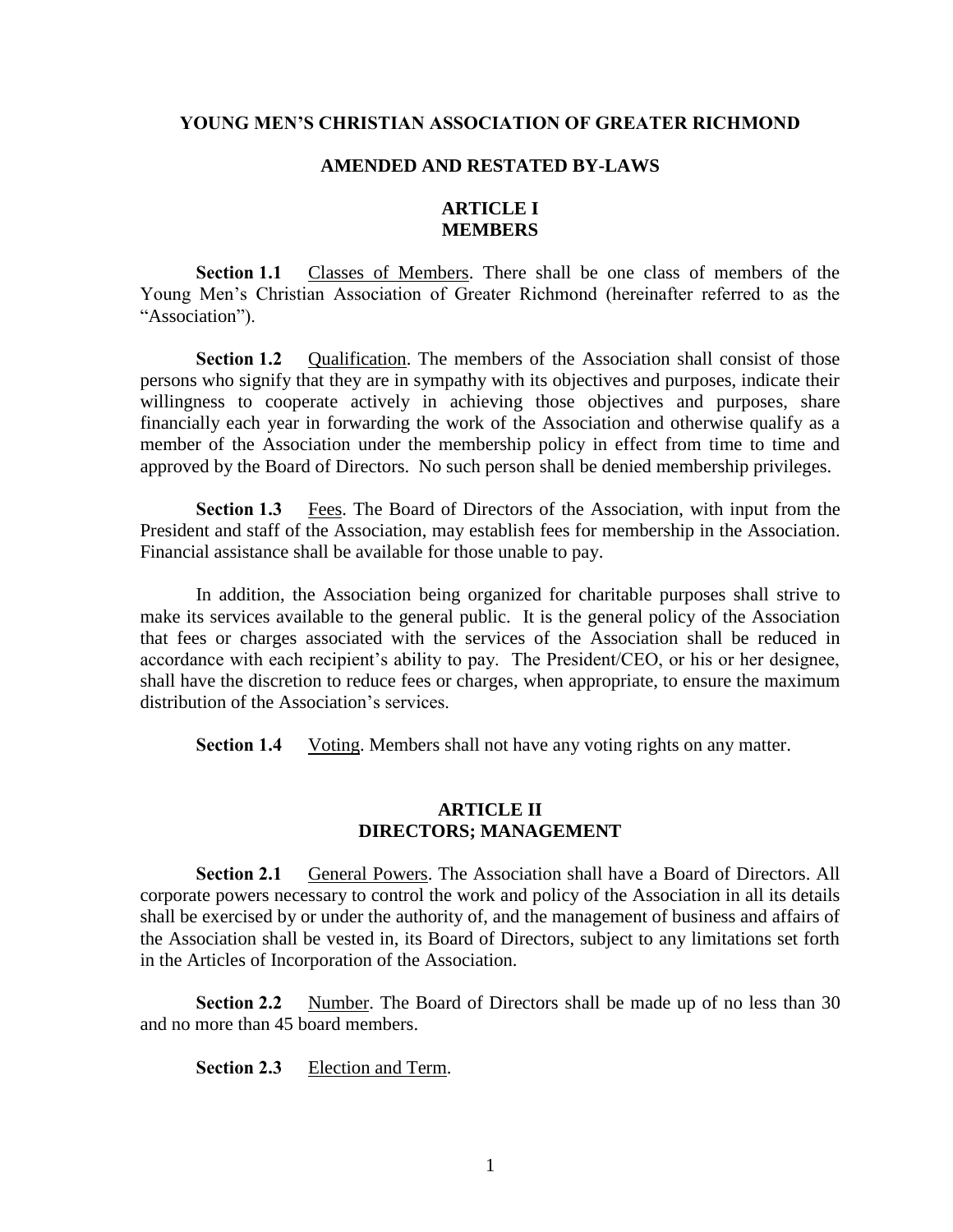(a) Board Members shall be divided into three classes with approximately one third being elected annually to serve for a term of three years as provided in Section 3.4.

(b) The Board of Directors may honor any of its members for long and faithful service by electing them as members of the Board Emeritus. Members of the Board Emeritus may serve unlimited terms. A member of the Board Emeritus shall be permitted to attend meetings of the Board of Directors, but shall not have any voting rights or count toward the establishment of a quorum for the transaction of business by the Board of Directors.

**Section 2.4** Removal; Vacancy. The Board of Directors may remove a director by the affirmative vote of a majority of the remaining directors present at a properly constituted meeting. A vacancy on the Board of Directors may be filled by the affirmative vote of a majority of the remaining directors, though less than a quorum of the Board of Directors, at a properly constituted meeting, and may in the case of a resignation that will become effective at a specified later date, be filled before the vacancy occurs, but the new director may not take office until the vacancy occurs.

**Section 2.5** Other Management Power and Authority. The Board of Directors shall have such other corporate power and authority to manage the Association including, but not limited to, the power and authority:

(a) to establish or disband branches of the Association (the "Branches"), establish policies for their governance and to approve and remove Branch Boards of Management for the same;

(b) to enter into or sever relationships and agreements with other agencies or organizations when in its judgment such a relationship is desirable toward achieving the Association's objectives;

(c) on behalf of and in the name of the Association, to hold or dispose of such property, real or personal, as may be given, devised or bequeathed to it or entrusted to its care and keeping; to purchase, acquire, and dispose of such property as may be necessary to carry out the purpose of the Association;

(d) to control and manage the property of the Association, with power to borrow money for corporate purposes; and

(e) to hire and/or dismiss the President/CEO and to authorize the Board Officers (defined below) to periodically review and assess the performance of the President/CEO in the delivery of the Association's objectives.

## **ARTICLE III COMMITTEES**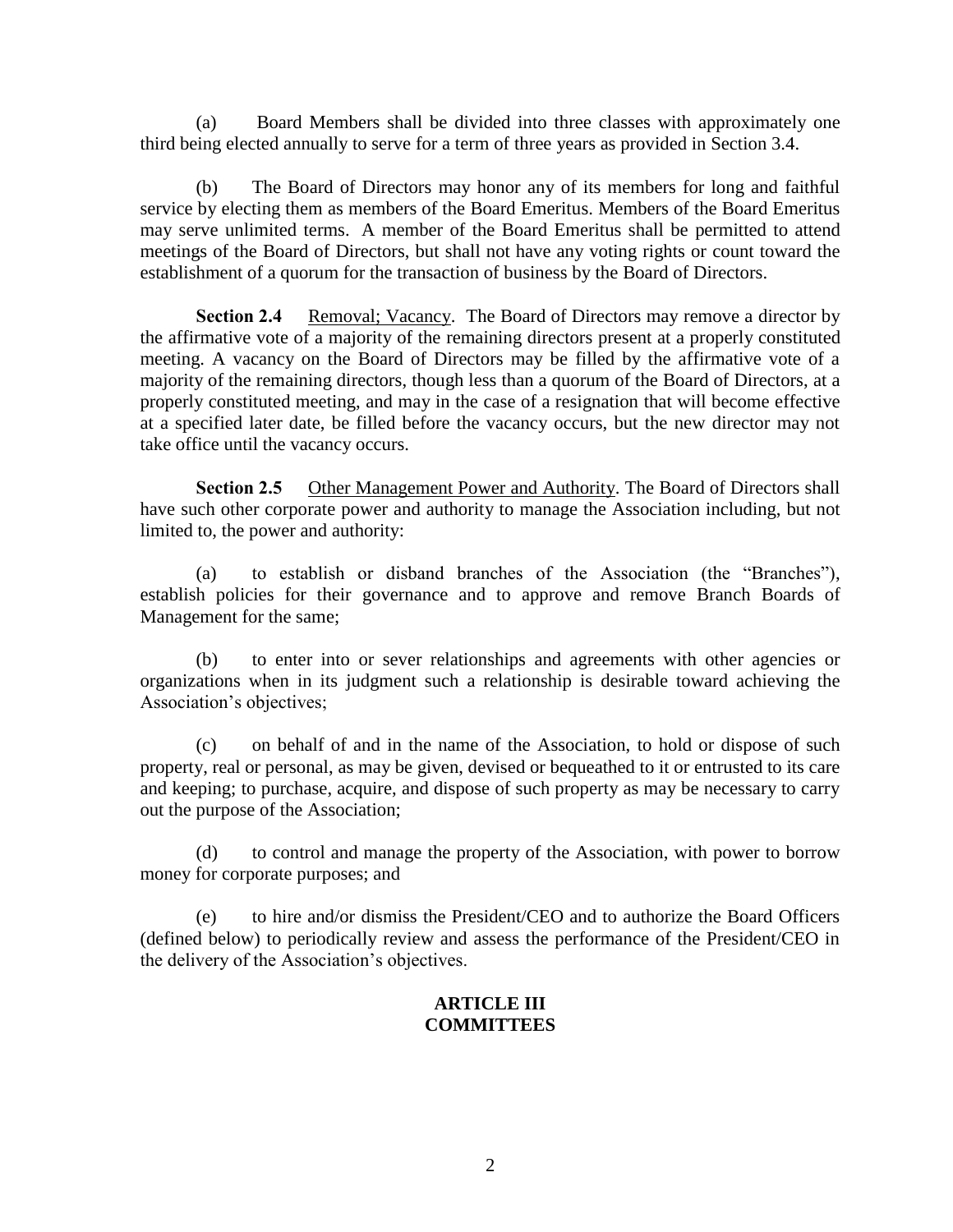**Section 3.1** Committees. The Board of Directors may create one or more committees, and appoint any combination of directors, officers, and/or other persons, who serve at the pleasure of the Board of Directors, to serve on them.

#### **Section 3.2** Executive Committee.

(a) Upon nomination of the Chairperson of the Association, the Board of Directors shall approve an Executive Committee from among the members of the Board of Directors to have and exercise the authority of the Board of Directors between meetings of the Board of Directors, to superintend and act upon all business requiring immediate attention during the intervals between the regular meetings. A majority of the Executive Committee shall constitute a quorum for the transaction of business. The creation of the Executive Committee and appointment of members to it shall be approved by a majority of directors in office when the action is taken.

(b) To the extent specified by the Board of Directors, the Executive Committee may exercise the authority of the Board of Directors, except that a committee may not (i) fill vacancies on the Board of Directors or on any of its committees; (ii) amend the Articles of Incorporation; (iii) adopt, amend, or repeal these By-Laws; (iv) approve a plan of merger or consolidation; (v) approve the sale, lease, or exchange, or the mortgage, pledge, or other disposition of all, or substantially all, of the property and assets of the Association; or (vi) approve revocation of voluntary dissolution proceedings.

(c) The provisions of these By-Laws which govern action without meetings, notice and waiver of notice, and voting requirements of the Board of Directors shall apply to the Executive Committee and its members as well.

## **Section 3.3** Audit Committee.

(a) The Audit Committee shall be comprised of three or more members of the Board of Directors. All members of the Committee will be appointed by the Chairperson of the Board of Directors. The Committee will select one of its members to chair the Audit Committee. A majority of the members of the Audit Committee will constitute a quorum for the transaction of business. The creation of Audit Committee and appointment of members to it shall be approved by a majority of directors in office when the action is taken.

(b) To the extent specified by the Board of Directors, the Audit Committee may exercise the authority of the Board of Directors, except that a committee may not (i) fill vacancies on the Board of Directors or on any of its committees; (ii) amend the Articles of Incorporation; (iii) adopt, amend, or repeal these By-Laws; (iv) approve a plan of merger or consolidation; (v) approve the sale, lease, or exchange, or the mortgage, pledge, or other disposition of all, or substantially all, of the property and assets of the Association; or (vi) approve revocation of voluntary dissolution proceedings.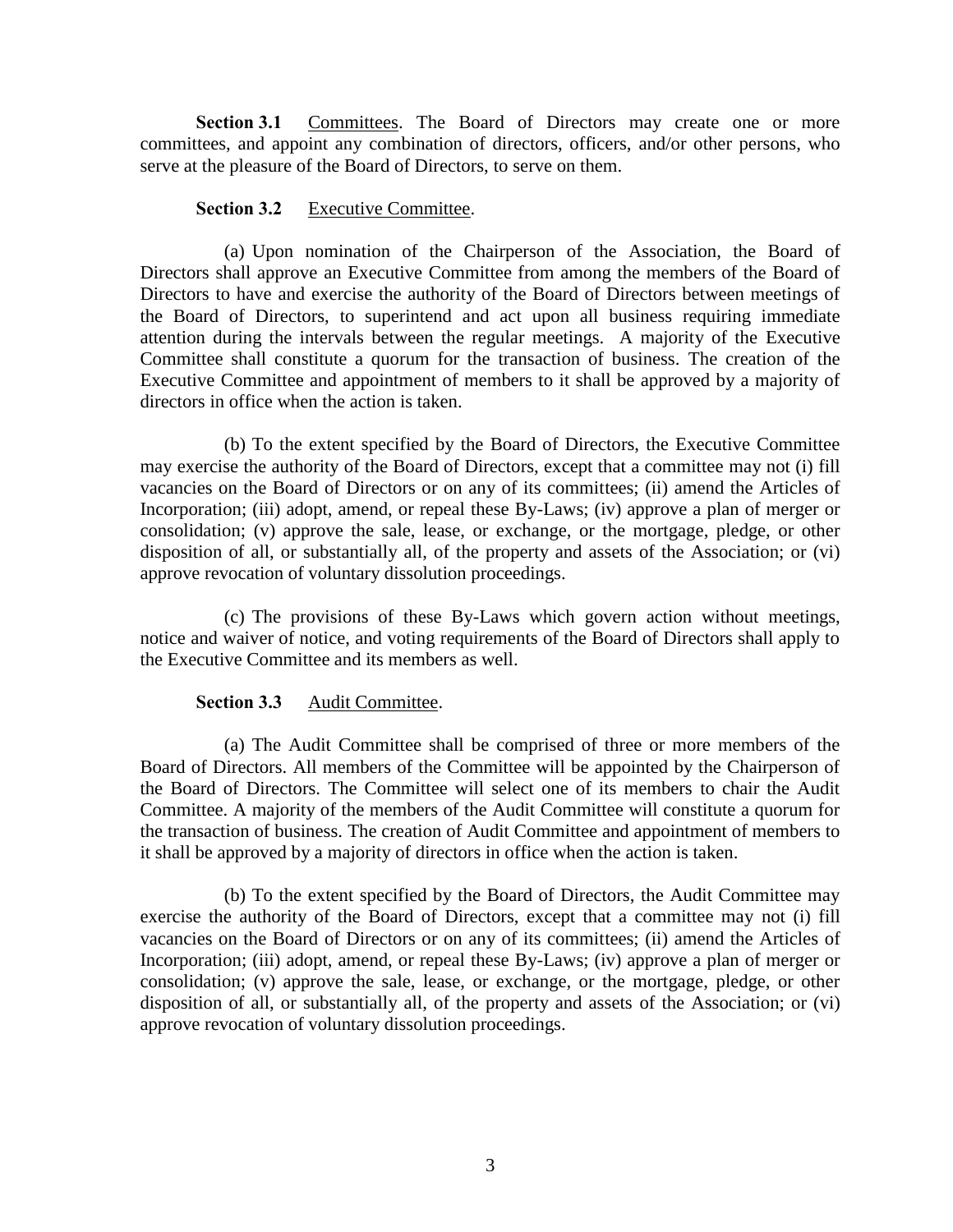(c) The provisions of these By-Laws which govern action without meetings, notice and waiver of notice, and voting requirements of the Board of Directors shall apply to the Audit Committee and its members as well.

#### **Section 3.4** Board Development Committee.

(a) There shall be a Board Development Committee appointed by the Chairperson each year, made up of at least five members of the Board of Directors. The Chairperson and President/CEO shall serve as ex-officio members of the Board Development Committee. The creation of the Board Development Committee and appointment of members to it shall be approved by a majority of directors in office when the action is taken.

(b) Prior to the December meeting of the Board of Directors, the Board Development Committee shall advise the Board of Directors of its nominations for vacancies. Such directors shall be elected by the affirmative vote of a majority of the members of the Board of Directors present at its regular meeting in December. The Board Development Committee shall also identify a slate of officers for the next two year term of service by July of the year in which the current officers' service terminates. The Board of Directors shall elect from its own number, by affirmative vote of a majority of the members of the Board of Directors present at its regular meeting in December, a Chairperson, Vice-Chairperson (designated as Chairperson-Elect), a Secretary, and a Treasurer (collectively, the "Board Officers").

(c) It is customary that no Board Member shall be eligible to serve more than three consecutive terms of three years each. An officer may continue additional years as officer and Board of Director member until the completion of the term of office. However, exemplary individuals may be invited to serve an additional term at the Board of Director's discretion. Any person who has been off the Board of Directors for an intervening period of one year may be re-elected.

(d) To the extent specified by the Board of Directors, the Board Development Committee may exercise the authority of the Board of Directors, except that a committee may not (i) fill vacancies on the Board of Directors or on any of its committees; (ii) amend the Articles of Incorporation; (iii) adopt, amend, or repeal these By-Laws; (iv) approve a plan of merger or consolidation; (v) approve the sale, lease, or exchange, or the mortgage, pledge, or other disposition of all, or substantially all, of the property and assets of the Association; or (vi) approve revocation of voluntary dissolution proceedings.

(e) The provisions of these By-Laws which govern action without meetings, notice and waiver of notice, and voting requirements of the Board of Directors shall apply to the Board Development Committee and its members as well.

## **ARTICLE IV**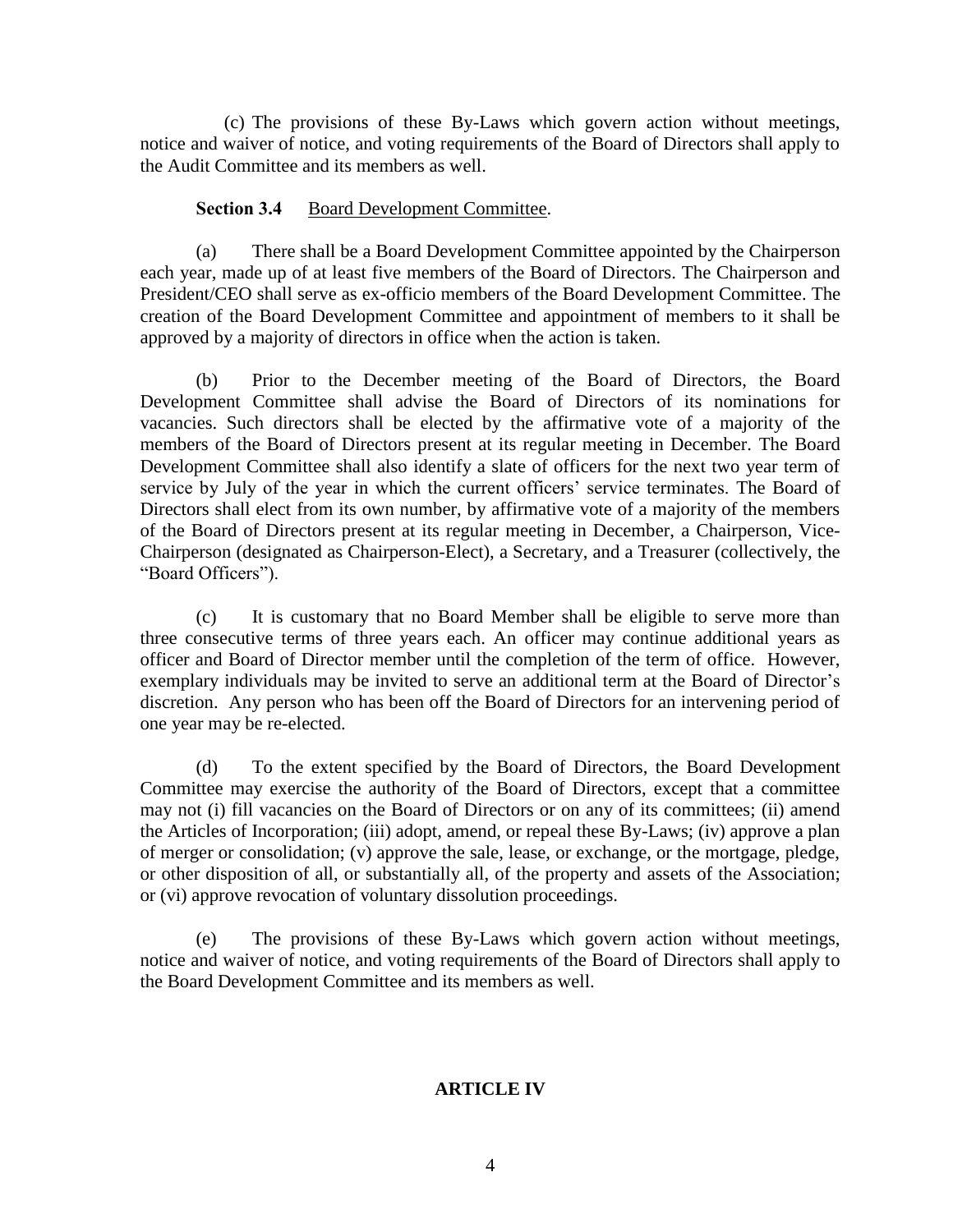#### **OTHER COMMITTEES**

**Section 4.1** Other Committees. To the extent specified by the Board of Directors, each other committee may exercise such corporate power and authority not required to be exercised by the Board of Directors by law, the Articles of Incorporation or these By-Laws.

## **ARTICLE V OFFICERS AND THEIR DUTIES**

**Section 5.1** Officers. The officers of the Association shall be a Chairperson, a Vice-Chairperson (designated as Chairperson-Elect), a Secretary, a Treasurer, the Immediate Past Board Chairperson, and such other officers and assistant officers as may be deemed necessary or advisable to carry on the business of the Association.

**Section 5.2** Election; Term. The officers shall be elected by the Board of Directors. Unless otherwise provided, the officers shall hold office for two calendar years, unless removed, or until a successor is elected and qualified. Any officer may resign at any time upon written notice to the Board of Directors, and no acceptance of a resignation shall be necessary to make it effective. The election or appointment of an officer shall not of itself create any contractual rights.

**Section 5.3** Removal; Vacancy. The Board of Directors may remove any officer or assistant officer by the affirmative vote of a majority of the directors present at a properly constituted meeting. Any permanent officer vacancy shall be filled upon election by the Board of Directors.

**Section 5.4** Duties in General. The appropriate officers, as may be designated by the President or the Board of Directors from time to time, shall have the authority to execute documents that require the signature of an officer of the Association, such as legal papers, securities, documents, or instruments ordered to be executed by the Board of Directors. Further, unless otherwise specified in these By-Laws, the officers shall have such powers and duties as generally pertain to their respective offices as well as such powers and duties as may be delegated to them from time to time by the Board of Directors.

#### **Section 5.5** Chairperson.

(a) The Chairperson shall preside at all meetings of the Board of Directors, the Executive Committee, and of the Association. The Chairperson shall be a member ex-officio of all committees of the Association, and shall perform such other duties as may from time to time be prescribed by the Board of Directors.

(b) The Vice Chairperson, the Immediate Past Board Chairperson, the Treasurer, or the Secretary (in that order) shall act in the absence or temporary disability of the Chairperson.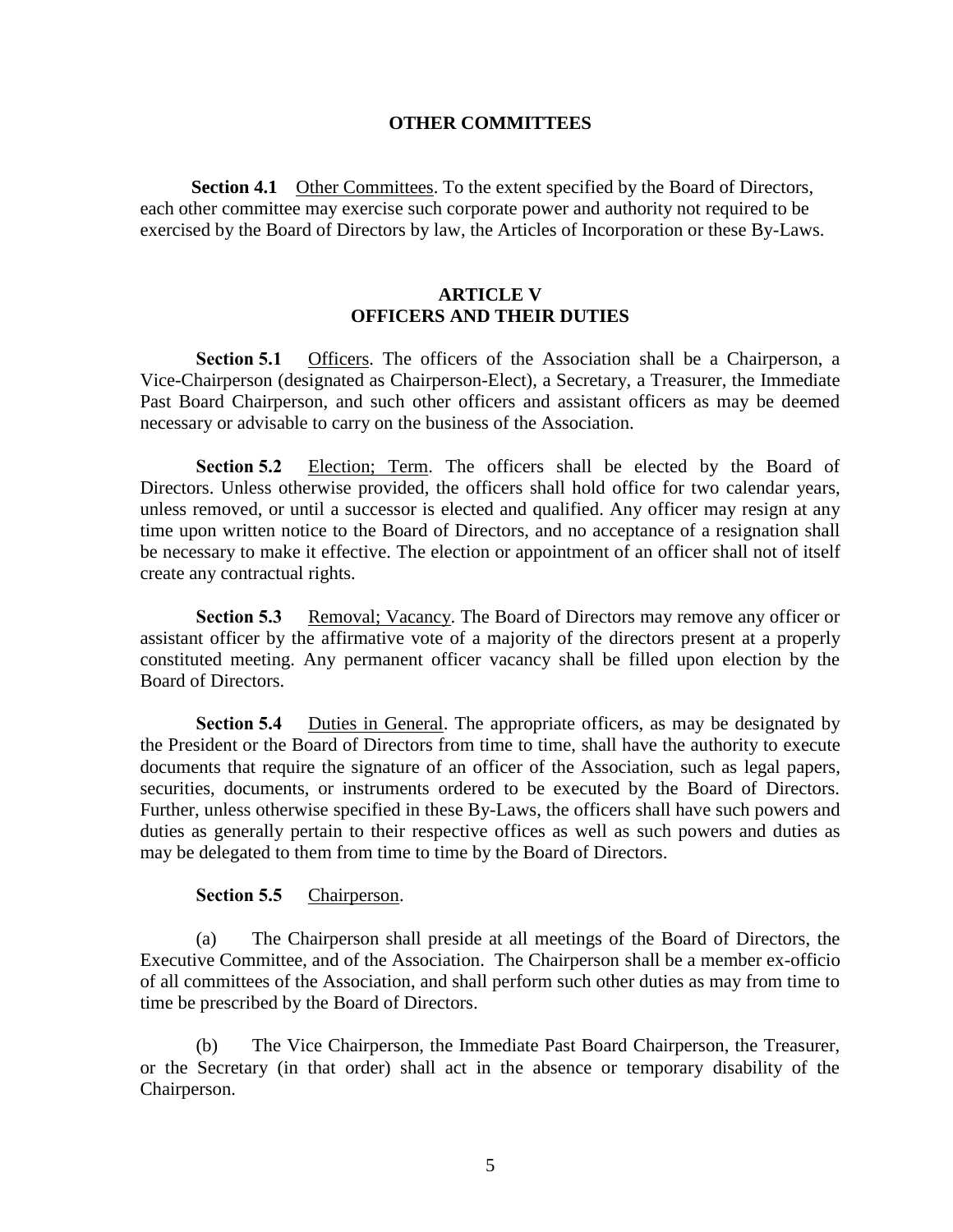**Section 5.6** Treasurer. The Treasurer shall preside over the Fiscal Management Committee of the Association and has the authority to oversee the funds and securities of the Association and shall cause them to be deposited in depositories approved by the Board of Directors. The Treasurer shall see that accurate record is kept of such funds and shall make monthly reports to the Board of Directors. All checks upon bank accounts of the Association shall be signed as directed by resolution of the Board of Directors. The Treasurer of the Board of Directors shall be the Treasurer of all Branches of the Association.

## **ARTICLE VI BRANCHES AND OPERATIONS**

**Section 6.1** Branch Board of Management. The Association's Board of Directors delegates advisory and oversight responsibilities to volunteer Branch Boards of Management (each, a "Branch Board"). Each branch of the Association has its own Branch Board made up of no less than 20 members (each, a "Branch Board Member").

**Section 6.2** Purpose. The purpose of the Branch Board is to align the work of the local YMCA branch to the community it serves, within the context of the strategic direction established for the Association as a whole. Branch Board members advise the Association's Board of Directors and President/CEO regarding respective branch programs, services, and community partnerships. The Branch Board also alerts the Association to specific legal needs when such issues arise.

**Section 6.3** Members. Branch Board members serve as voting members of the Branch Board with the authority and responsibility to identify, support and promote excellence in branch programs and services by assisting in the planning, monitoring and evaluating of such, within the context of the strategic direction established for the Association as a whole. In addition, the Branch Board takes an active leadership role in giving and securing financial resources for the branch and enlisting volunteer participation.

**Section 6.4** Election; Term. Branch Board Members shall be divided into three classes with approximately one-third being elected annually to serve for a three year term. Branch Board members may serve no more than three consecutive terms of three years each. The Chairperson and President/CEO of the Association shall be members ex-officio of all Branch Boards and shall receive regular notice of all meetings. An officer of a Branch Board may continue additional years as an officer and a Branch Board member until the completion of the term of office. Any person who has rotated off the Branch Board for an intervening period of one year may be re-elected.

**Section 6.5** Meetings. Each Branch Board shall have an established meeting schedule and be charged with full responsibility to the Association's Board of Directors for the conduct of the work of its Branch. Reports shall be made as requested to the Association's Board of Directors on the progress of the work and all matters under consideration.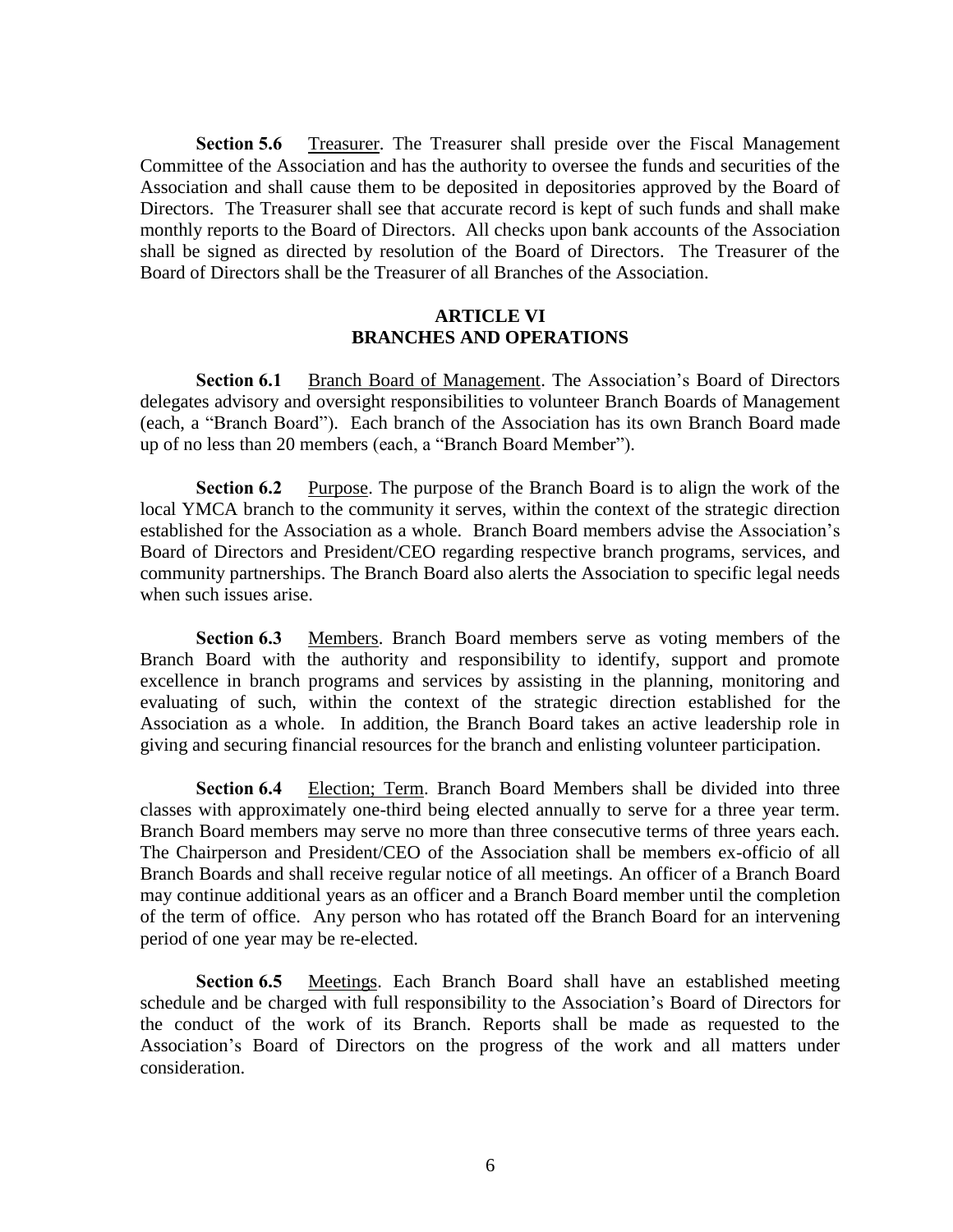**Section 6.6** Committees; Authority. Each Branch Board may create one or more committees and appoint any combination of directors, officers and/or other persons to serve on them.

## **Section 6.7** Branch Board Development Committee.

(a) There shall be a Branch Board Development Committee at each Branch for Branch Board Member candidates (the "Branch Board Development Committee") appointed by the Branch Board Chairperson by July each year, made up of at least five Branch Board Members. The Branch Board Chairperson and the executive director of the branch shall serve as ex-officio members of the Branch Board Development Committee.

(b) Prior to the last Branch Board meeting of each year, the Branch Board Development Committee shall advise the Branch Board of its nominations for vacancies. Such directors shall be elected by the affirmative vote of a majority of the members of the Branch Board present at its last regular meeting of each year.

(c) The Branch Board shall elect from its own number by the last meeting of each year a Branch Board Chairperson and Vice-Chairperson (designated as Chairperson-Elect).

(d) The Branch Board slate of officers and Branch Board Member roster shall be submitted to the Association's President/CEO by the end of December of each year.

## **Section 6.8** Officers and Duties.

(a) The officers of the local branches of the Association shall be a Chairperson and a Vice-Chairperson (designated as Chairperson-Elect). Such officers shall be elected by the Branch Board and shall hold their respective offices for two calendar years or until their successors are elected and qualified.

(b) The Chairperson of the Branch Board shall preside at all meetings of the Branch Board and the Executive Committee of the Branch Board and shall be a member exofficio of all committees of the Branch Board of Management.

(c) The Chairperson of the Branch Board may perform such other duties as may from time to time be prescribed by the Branch Board. The Branch Board Chairperson-Elect shall act in the absence or temporary disability of the Chairperson of the Branch Board . Any permanent officer vacancy shall be filled upon election by the Branch Board .

# **ARTICLE VII STAFF**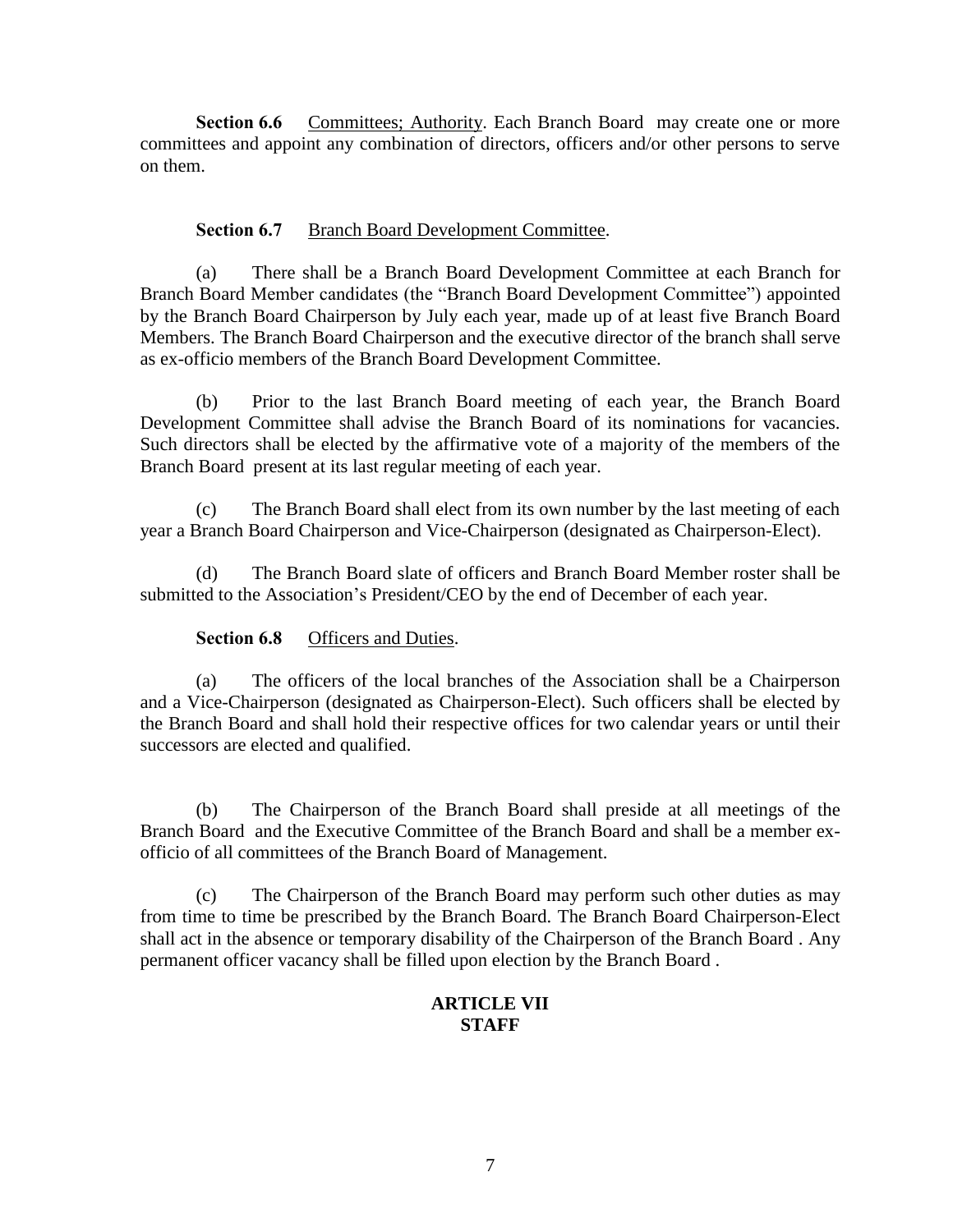**Section 7.1** President. The President shall be the Chief Executive Officer of the Association and shall be employed by the Board of Directors and hold office for as long as the Board of Directors deems appropriate. Additionally, the President shall:

(a) be the Assistant Secretary of the Association and shall keep minutes of all meetings of the Association and of the Board of Directors;

(b) be an ex-officio member of all Board Committees and all committees of the Association, but shall not have any voting rights or be counted toward the establishment of a quorum for the transaction of business by such committees;

(c) be responsible for the employment of all members of the staff in accordance with the policies and procedures set forth by the Board of Directors, and shall designate their work;

(d) attend all meetings of the Board of Directors and the Executive Committee and make monthly reports on the operation of the Association, but shall not have any voting rights or be counted toward the establishment of a quorum for the transaction of business by the Board of Directors or the Executive Committee; and

(e) have the authority to obligate or authorize the signing of contracts, debt, or other instruments of commitment within the policies and procedures of the organization as established by the Board of Directors.

## **ARTICLE VIII MEETINGS**

**Section 8.1** Regular Board Meeting; Quorum. The Board of Directors shall meet regularly, but no less than four times per year, at such time and place as it determines. Onethird of the membership of the Board of Directors shall constitute a quorum. The act of a majority of the directors present at a meeting at which a quorum is present shall be the act of the Board of Directors. A director who is present at a meeting of the Board of Directors or a committee of the Board of Directors when corporate action is taken is deemed to have assented to the action taken unless the director (i) objects at the beginning of the meeting, or promptly upon arrival, to holding it or transacting specified business at the meeting; or (ii) votes against, or abstains from, the action taken.

**Section 8.2** Special Board Meeting. Special meetings of the Board of Directors may be called by the Chairperson or upon request by five directors. The call for a special meeting shall specify the object of the meeting.

**Section 8.3** Annual Meeting. The Annual Meeting of the Association shall be held at a time and place fixed by the Board of Directors.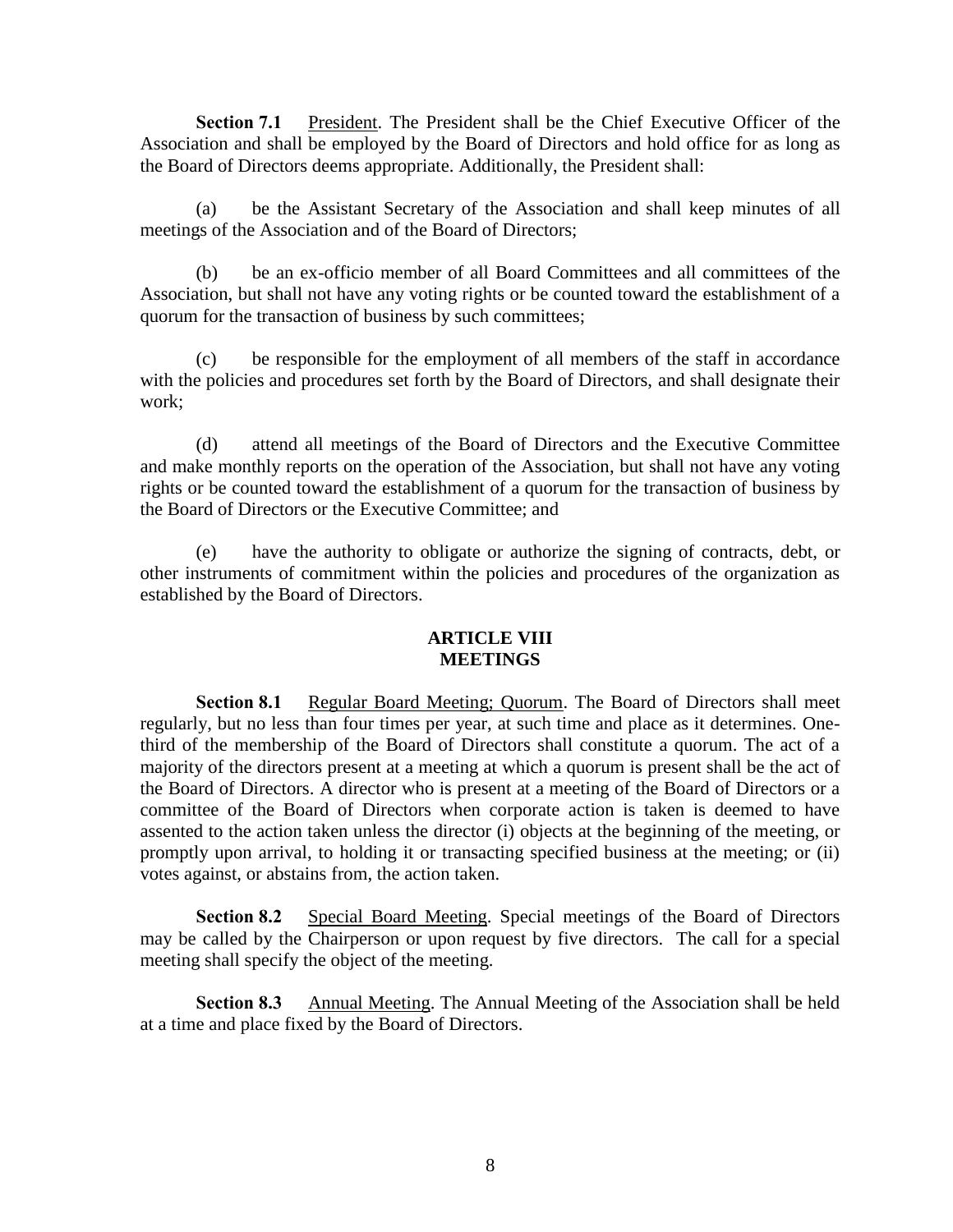**Section 8.4** Record of Meeting. A written record of the attendance and business transacted at all regular and special meetings of this Association shall be maintained and filed with the minutes of the Board of Directors.

Section 8.5 Notice of Meetings. Notice of regular meetings of the Board of Directors need not be given. Notice of special meetings of the Board of Directors shall be given to each director not less than twenty-four (24) hours before the meeting, by delivering the same to the director in person or to the director's residence or business address (or such other place as the director may have directed in writing) by mail, electronic mail, messenger, telecopier, telegraph, or other means of written communication or by telephoning such notice to the director. Any such notice shall set forth the time and place of the meeting.

**Section 8.6** Waiver of Notice. A director may waive any notice required by law, the Articles of Incorporation, or these By-Laws before or after the date and time stated in the notice, and such waiver shall be equivalent to the giving of such notice. Except as provided in the next paragraph of this section, the waiver shall be in writing, signed by the director entitled to the notice, and filed with the minutes or corporate records.

A director's attendance at or participation in a meeting waives any required notice to the director of the meeting unless the director at the beginning of the meeting or promptly upon arrival objects to holding the meeting or transacting business at the meeting and does not thereafter vote for or assent to action taken at the meeting.

**Section 8.7** Telephonic Meetings. The Board of Directors may permit any or all directors to participate in a regular or special meeting by, or conduct the meeting through the use of, any means of communication by which all directors participating may simultaneously hear each other during the meeting. A director participating in a meeting by this means is deemed to be present in person at the meeting.

**Section 8.8** Action Without Meeting. Action required or permitted to be taken at a Board of Directors' meeting may be taken without a meeting if the action is taken by all members of the Board of Directors. The action shall be evidenced by one or more written consents stating the action taken, signed by each director either before or after the action is taken, and included in the minutes or filed with the corporate records reflecting the action taken. Action taken under this section shall be effective when the last director signs the consent unless the consent specifies a different effective date and states the date of execution by each director, in which event it shall be effective according to the terms of the consent.

# **ARTICLE IX LIMIT ON LIABILITY AND INDEMNIFICATION**

**Section 9.1** Definitions. For purposes of this Article the following definitions shall apply:

(a) "Association" means this Association only and no predecessor entity or other legal entity;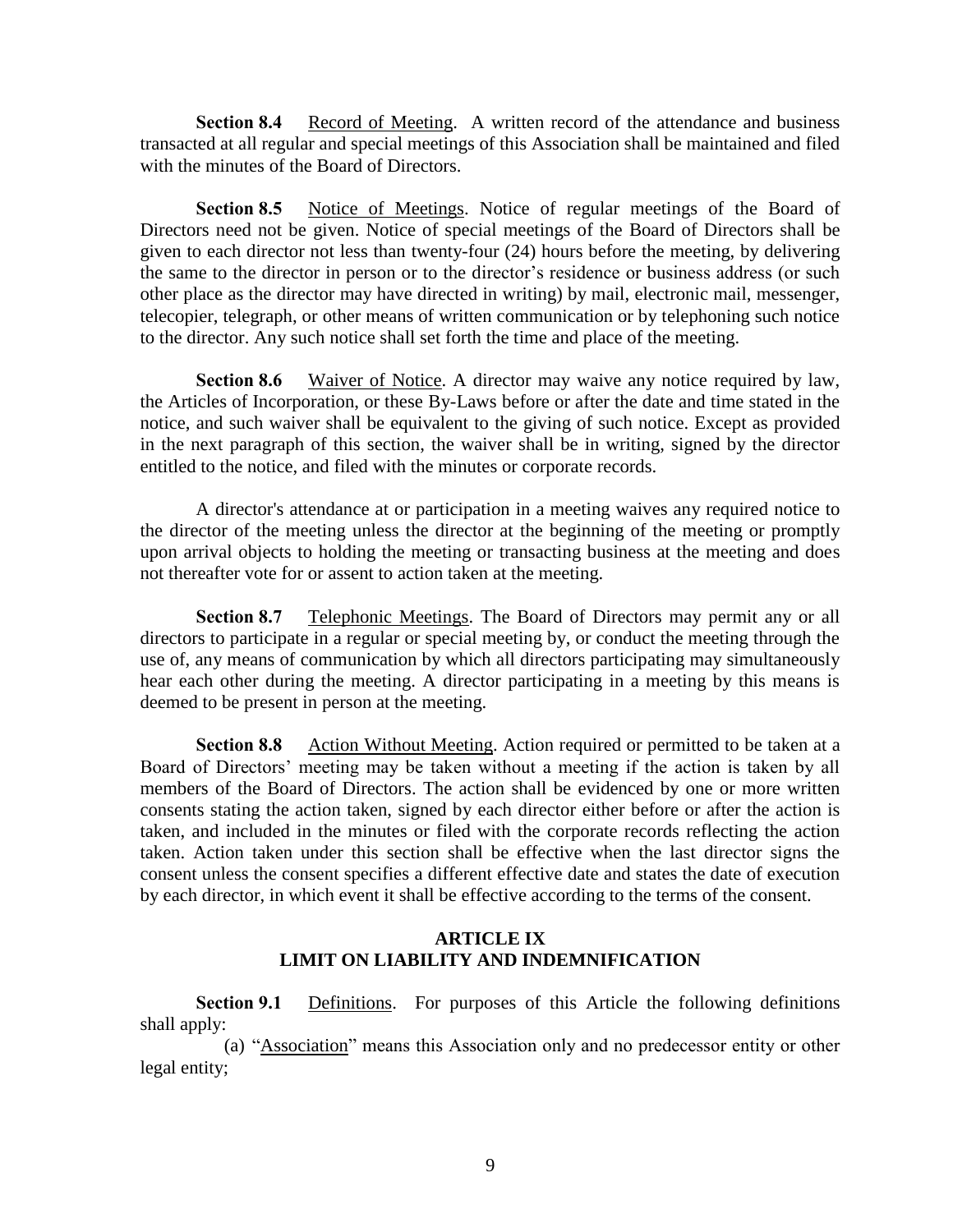(b) "expenses" include counsel fees, expert witness fees, and costs of investigation, litigation, and appeal, as well as any amounts expended in asserting a claim for indemnification;

(c) "liability" means the obligation to pay a judgment, settlement, penalty, fine, or other such obligation, including, without limitation, any excise tax assessed with respect to an employee benefit plan;

(d) "legal entity" means a corporation, partnership, joint venture, trust, employee benefit plan, or other enterprise;

(e) "predecessor entity" means a legal entity the existence of which ceased upon its acquisition by the Association in a merger or otherwise; and

(f) "proceeding" means any threatened, pending, or completed action, suit, proceeding, or appeal whether civil, criminal, administrative, or investigative and whether formal or informal.

**Section 9.2** Limit on Liability. In every instance in which the Virginia Nonstock Corporation Act, as it exists on the date hereof or may hereafter be amended, permits the limitation or elimination of liability of directors or officers of a corporation to the corporation, the directors and officers of the Association shall not be liable to the Association.

**Section 9.3** Indemnification of Directors and Officers. The Association shall indemnify any individual who is, was, or is threatened to be made a party to a proceeding (including a proceeding by or in the right of the Association) because such individual is or was a director or officer of the Association, or because such individual is or was serving the Association or any other legal entity in any capacity at the request of the Association while a director or officer of the Association, against all liabilities and reasonable expenses incurred in the proceeding except such liabilities and expenses as are incurred because of such individual's willful misconduct or knowing violation of the criminal law. Service as a director or officer of a legal entity controlled by the Association shall be deemed service at the request of the Association. The determination that indemnification under this Section 9.3 is permissible and the evaluation as to the reasonableness of expenses in a specific case shall be made, in the case of a director, as provided by law, and in the case of an officer, as provided in Section 9.4 of this Article; provided, however, that if a majority of the directors of the Association has changed after the date of the alleged conduct giving rise to a claim for indemnification, such determination and evaluation shall, at the option of the person claiming indemnification, be made by special legal counsel agreed upon by the Board of Directors and such person. Unless a determination has been made that indemnification is not permissible, the Association shall make advances and reimbursements for expenses incurred by a director or officer in a proceeding upon receipt of an undertaking from such director or officer to repay the same if it is ultimately determined that such director or officer is not entitled to indemnification. Such undertaking shall be an unlimited, unsecured general obligation of the director or officer and shall be accepted without reference to such director's or officer's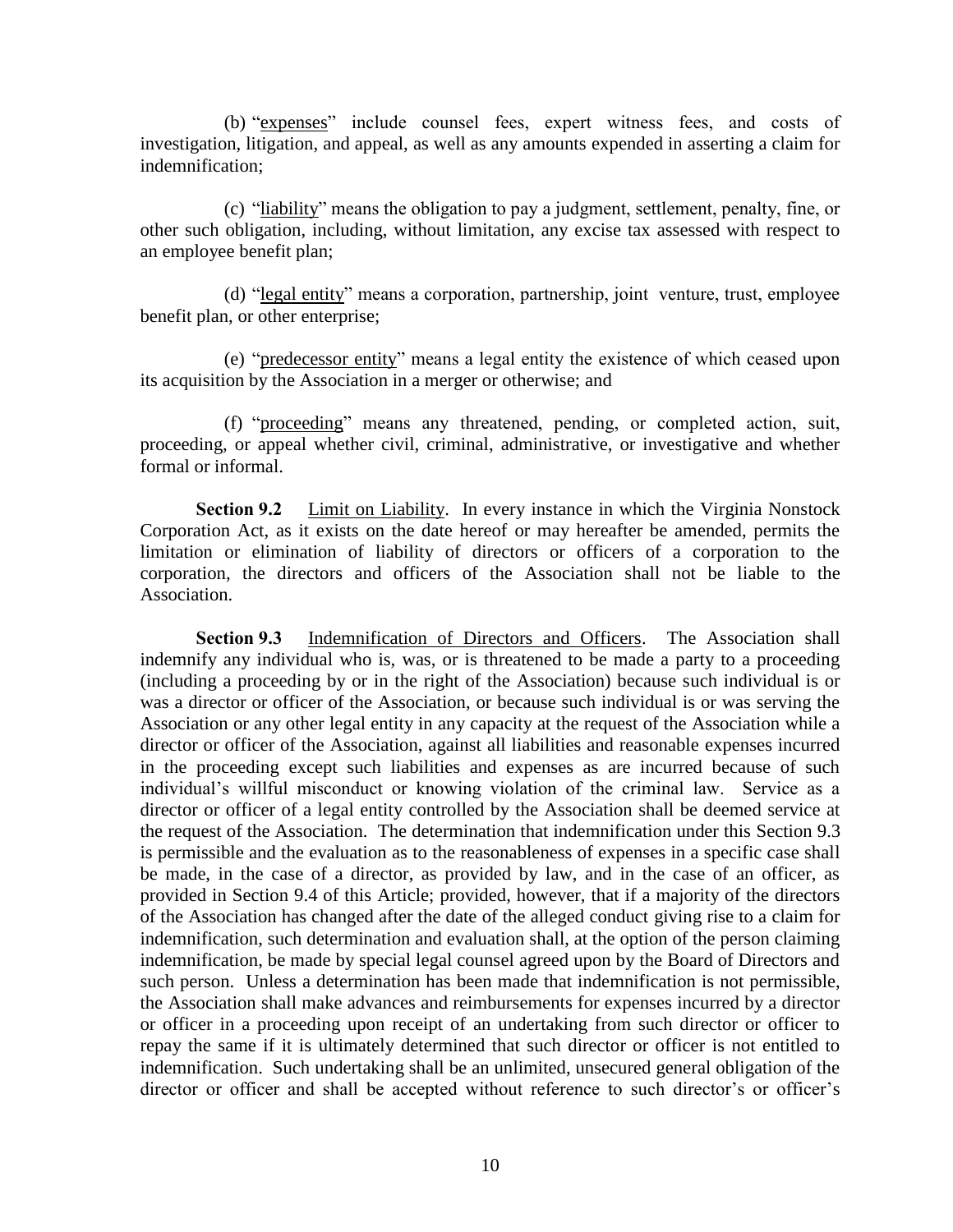ability to make repayment. The termination of a proceeding by judgment, order, settlement, conviction, or upon a plea of *nolo contendere* or its equivalent shall not of itself create a presumption that a director or officer acted in such a manner as to make such director or officer ineligible for indemnification. The Association is authorized to contract in advance to indemnify and make advances and reimbursements for expenses to any of its directors or officers to the same extent provided in this Section 9.3.

**Section 9.4** Indemnification of Others. The Association may, to a lesser extent or to the same extent that it is required to provide indemnification and make advances and reimbursements for expenses to its directors and officers pursuant to Section 9.3, provide indemnification and make advances and reimbursements for expenses to its employees and agents, the directors, officers, employees, and agents of its subsidiaries and predecessor entities, and any person serving any other legal entity in any capacity at the request of the Association, and may contract in advance to do so. The determination that indemnification under this Section 9.4 is permissible, the authorization of such indemnification, and the evaluation as to the reasonableness of expenses in a specific case shall be made as authorized from time to time by general or specific action of the Board of Directors, which action may be taken before or after a claim for indemnification is made, or as otherwise provided by law. No person's rights under Section 9.3 of this Article shall be limited by the provisions of this Section 9.4.

**Section 9.5** Miscellaneous. The rights of each person entitled to indemnification under this Article shall inure to the benefit of such person's heirs, executors, and administrators. Special legal counsel selected to make determinations under this Article may be counsel for the Association. Indemnification pursuant to this Article shall not be exclusive of any other right of indemnification to which any person may be entitled, including indemnification pursuant to a valid contract, indemnification by legal entities other than the Association, and indemnification under policies of insurance purchased and maintained by the Association or others. However, no person shall be entitled to indemnification by the Association to the extent he or she is indemnified by another, including an insurer. The Association is authorized to purchase and maintain insurance against any liability it may have under this Article or to protect any of the persons named above against any liability arising from their service to the Association or any other legal entity at the request of the Association regardless of the Association's power to indemnify against such liability. The provisions of this Article shall not be deemed to preclude the Association from entering into contracts otherwise permitted by law with any individuals or legal entities, including those named above. If any provision of this Article or its application to any person or circumstance is held invalid by a court of competent jurisdiction, the invalidity shall not affect other provisions or applications of this Article, and to this end the provisions of this Article are severable.

**Section 9.6** Amendments. No amendment, modification, or repeal of this Article shall diminish the rights provided hereunder to any person arising from conduct or events occurring before the adoption of such amendment, modification, or repeal.